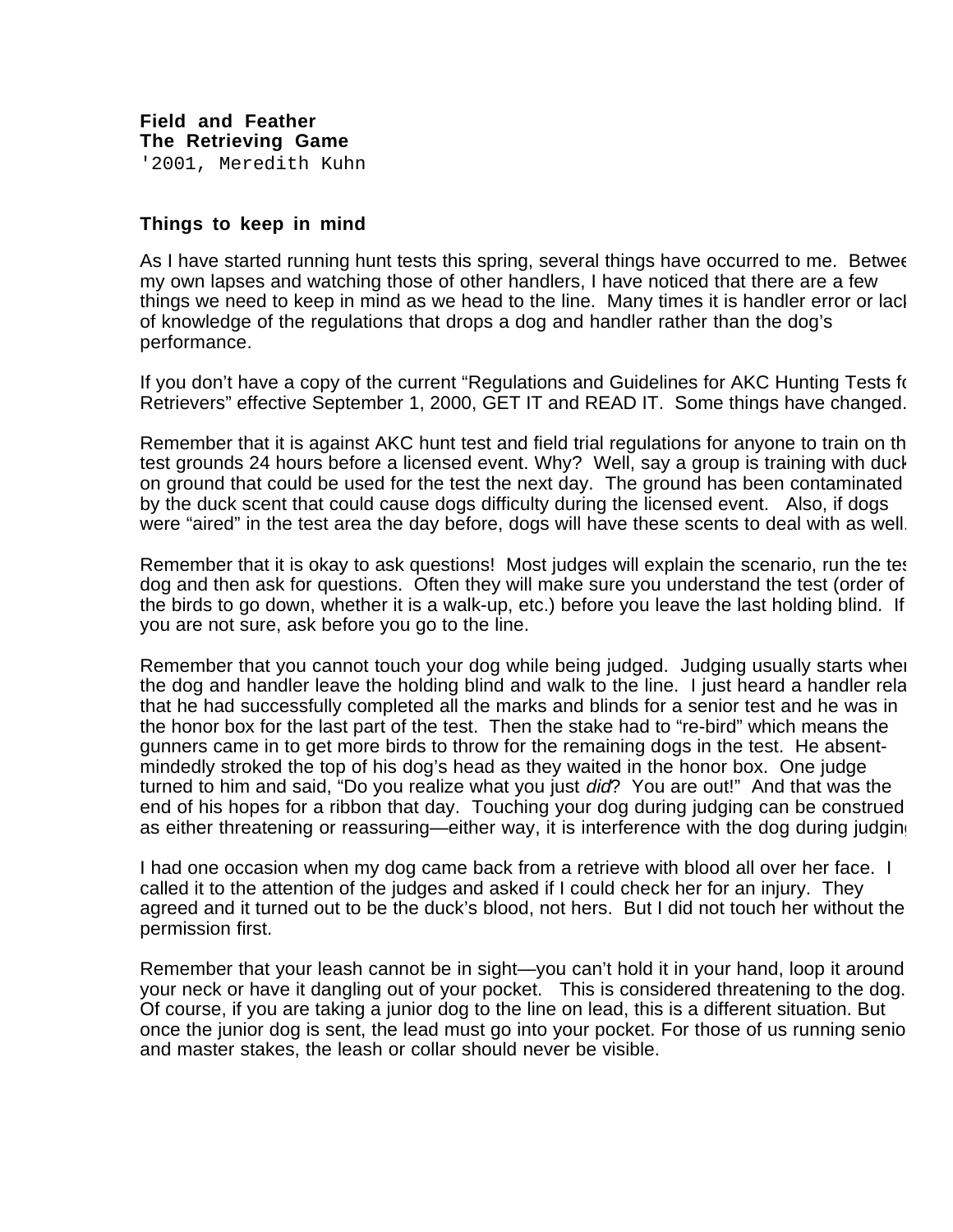Remember that you cannot talk to your dog after the first bird is in the air—the one exception being a walk-up where the judges have told you that you can give a "sit" command or whistl when the bird is in the air (or when the duck calls start).

Remember that the dog must deliver to hand. If the dog drops the bird and you pick it up off the ground, you are out. If the dog drops the bird to reposition its hold or for whatever reaso just give the dog your command to fetch and have the dog finish the delivery to hand.

Remember that when your dog returns with a bird, you do NOT take the bird and toss it behind you! One of the judges should be in a position to take the bird from you. When running multiple marks, I normally hold on to the first bird behind my back while I line the do for the second mark. After the dog has left my side for the second retrieve, then I relinquish the bird to the judge. I do this to cause as little distraction as possible to the dog as we are preparing for the next retrieve.

Remember that when you are excused from the line after completing a series in senior or master, you should NOT place your leash immediately on the dog. If the judges have not designated at what point you can put your dog on leash—and you forgot to ask—then turn c the line with your dog in the heel position and walk behind the judges away from the line. When you are behind the judges and out of the way of the working dog, then put your dog o leash.

Remember when your dog is being honored by the previous working dog to ask the honor dog handler if she is ready before you signal for your birds. (If the dog is honoring a walk-up situation, the judge will ask the honor handler if he is ready). This will help both of you in the long run. If the honor dog is not ready, it could break and interfere with your dog. Although this will most likely result in a re-run for you, it is still not a good situation.

Remember when you are in the gallery to talk quietly and keep motion to a minimum. If the gallery is behind the working line, keep in mind that motion in the gallery could be perceived as handling by the working dog—called "flash handling" or responding to movement—whic might cause the dog and handler difficulty.

Remember to handle even disabled guns or cut-out guns as if they were firearms. Do not point them at the judges, the gallery, other dogs or people.

Remember that hunting tests are supposed to approximate hunting situations, so the water series could mean you need rubber boots to stay dry…or at least a change of socks!

Remember to make sure that your dog cannot see any of the test before going to the line. I was recently at a test where a handler unwittingly allowed his dog to see the blind being planted. It was called to the attention of the judges who asked this handler when he got to the line. He said that yes, he had wondered if he had done something wrong—and he was excused from the test.

Remember if you are comfortable enough to chat with the judges while your dog is running, you better keep one eye on your dog! Don't get lax or so comfortable that you forget to keep tabs on what is happening.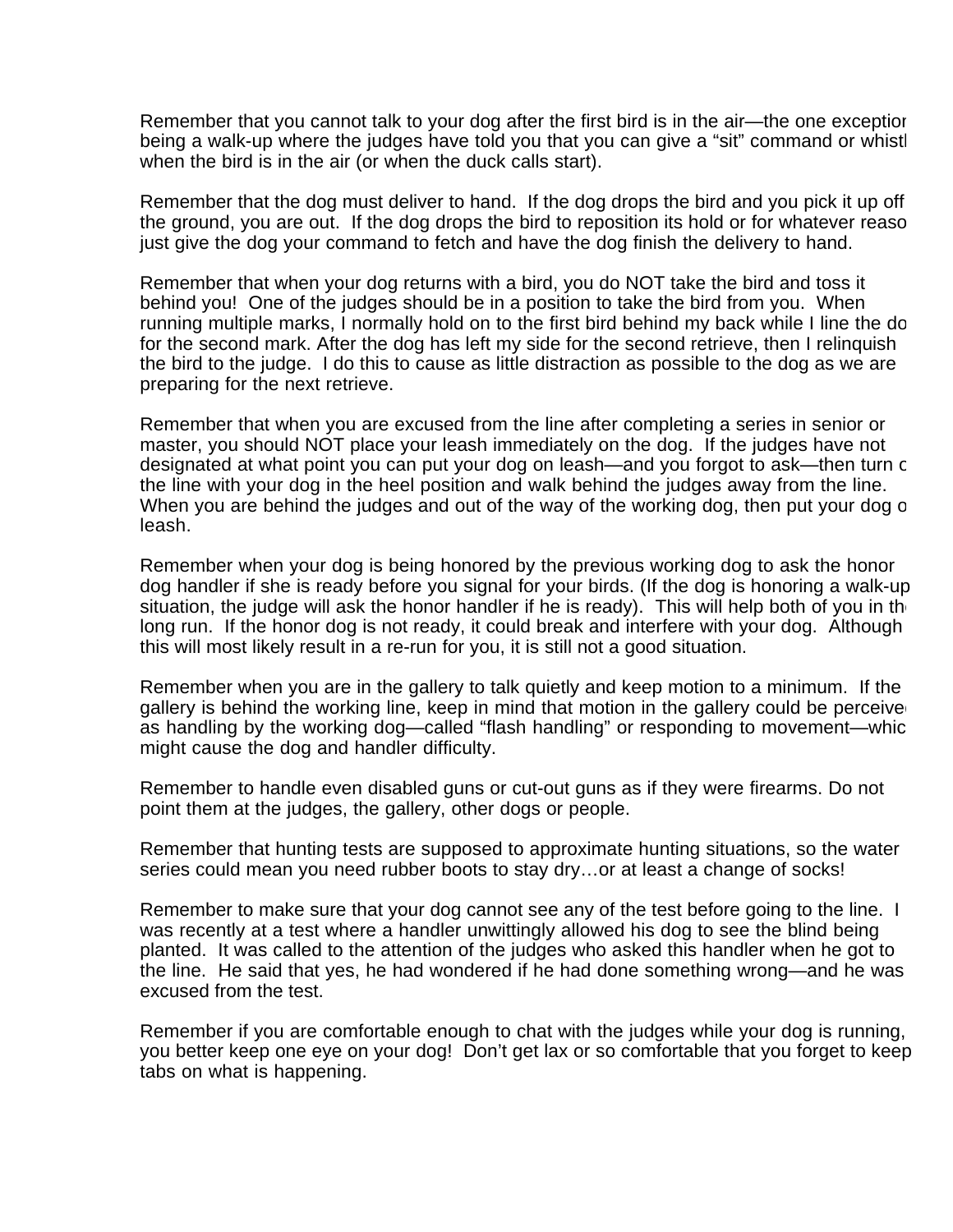Remember that arguing with a judge or a marshal—besides being poor taste and poor sportsmanship--could be grounds for misconduct charges and could result in suspension. I you have questions or concerns about why you weren't called back, issues about another handler, suspicion of a bitch in heat or something else, please call it to the attention of the marshal and let the marshal handle it. It is the marshal's job to relay questions or concerns about the test, its participants or its observers to either the judges or the Hunt Test Committe for review.

Being the marshal is not an easy job! Everyone has a reason he or she should be given special compensation. We don't give the club volunteers near enough credit for the work they do so we can enjoy our sport. If you are a club member and physically able to help, the do it! Don't let the core group of club members get burned out and have them leave the spo

Remember, like obedience shows, you cannot train your dog on the grounds. Also, if it is ho and you would like to get your dog wet to help beat the heat, check with the marshal. You need to make sure what water you use is not going to be used for a test, or that you will not be in view of a test running, so you are not interfering with the event.

Remember that any abusive behavior toward your dog, another dog, or another handler can result in your expulsion and possible AKC sanctions. This includes things like choking you dog down in the holding blind, slapping your dog with hand or leash to make the dog sit, etc Yes, I saw all of this at a recent test—including an ear pinch in the holding blind before the dog and handler went to the line. All of this is inappropriate behavior.

Remember to compliment the club members when the test is well-run, the grounds are nice, etc. It is not easy finding grounds, the workers and judges that make these events happen.

Remember that the judges are not being paid to be there! They are there because they love the sport and they have given up their weekends, given up the chance to run their own dogs taken vacation from jobs and time away from their families to be there. They are out in the weather all day too, often without the benefits participants have to sit in an air-conditioned car, get out of the rain, get to a toilet, have an unhurried lunch and relax after running a dog. (Can you tell I have been a judge?)

Most of all remember that this is supposed to be fun—at least part of the time! I still get nervous when I go to the line and of course it is always a shorter drive home when you have a ribbon to take with you. But we are doing this because the dogs want and need to do this, because we enjoy the camaraderie and we enjoy watching the dogs work.

Maureen McNames made a suggestion when I saw her at a recent hunt test. She thought it would be good to mention the names of some of the obedience people who are "crossing over" into the hunt test world. The problem is, I don't always know when I meet people whether they are participating in both arenas or not. If you see me at a hunt test, stop and chat! I will also try to do a better job of identifying people at the hunt tests I attend who are doing both obedience and field.

The people who I know and can name off the top of my head are Maureen McNames who has Labradors, Dorothy Kajer who has Goldens and Bob Self, Sr. who has Goldens and a Lab. They are all running their dogs in the senior or master levels.